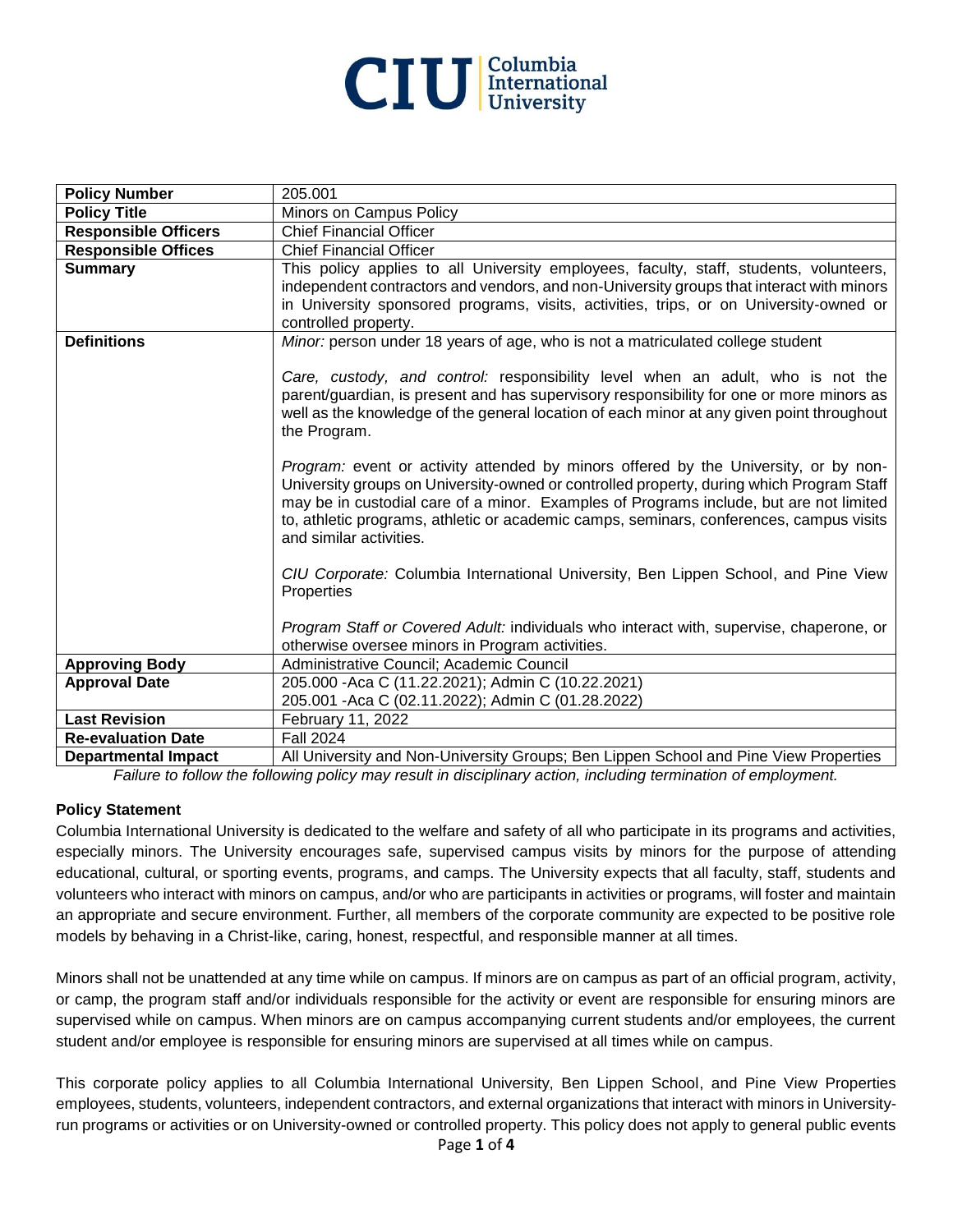where parents or guardians are invited or expected to provided supervision of minors, or to events where parents or guardians are explicitly required to accompany their children.

## **Rationale**

The University is committed to the safety and well-being of minors presents on its campuses. Consistent with this commitment, this purpose of this policy is to provide clear and consistent guidelines related to minors on campus. It establishes standards, procedures for reporting suspected abuse or neglect of minors, and obligations for the operations of programs, which include registration, background checks, and training.

#### **Policy General Guidelines**

The invitation of minors may be permitted with the following precautions and limitations, which are intended to protect health and safety, maintain productivity and comply with regulations.

- 1. No minor shall be left unattended at any time while on campus. This includes in campus buildings, on campus grounds, or in a vehicle. Line of sight supervision of minors by the parent/guardian/accompanying adult is required at all times.
- 2. It is the responsibility of the parent/guardian to ensure that children/minors do not disrupt the educational or work setting. The exceptional (emergency) circumstances under which children/minors should be discussed and established between employee and supervisor or the student and instructor. Children and minors should not be allowed in classrooms where class is in session unless permission is granted by the faculty member prior to class. This should only be permitted occasionally, for a family emergency.
- 3. It is not appropriate for children/minors to be present on frequent or continuing basis in the workplace setting. Exceptions to this general rule may include:
	- a. Brief visits, e.g., an employee brings child, grandchild, or other minor in to introduce to co-workers, provided the employee supervises the minor at all times during the visit.
	- b. Special occasions that are employer sanctioned and at which attendance by employee's children is encouraged.
	- c. Officially sponsored institutional programs, activities, events, or camps for non-students and minor children with appropriate adult supervision.
- 4. Children and minors are not allowed in the following high-risk areas:
	- a. Moore Fitness Center, including all weight training rooms and equipment areas except when part of an organized and supervised event (e.g. summer camps);
	- b. CIU Student Center;
	- c. In or around Physical Plant including shops, storage areas, mechanical rooms, garages;
	- d. Any areas, indoors or out, containing power tools or machinery with exposed moving parts;
	- e. Near grounds equipment, heavy duty or other motorized equipment, and vehicles;
	- f. Any other high-risk areas (no playing in stairwells or doorways, elevators, no access to rooftops, constructions zones, etc.)
- 5. The University retains the right to revoke visitation permission at any time.

## **Policy Guidelines for Parents of Children at Ben Lippen School**

The relationship between CIU and Ben Lippen School (BLS) creates unique challenges and opportunities as a ministry. The following guidelines address issues specific to students in BLS whose parents are employed by the University or Ben Lippen School:

- 1. Elementary-aged children and younger
	- a. Employees should arrange for childcare or utilize BLS extended care to provide supervision for their elementary aged children during their work hours.
	- b. If BLS childcare is not provided during normal work hours (summer, teacher-work days, etc.), other childcare arrangements should be made.
- 2. Middle or High School-Aged Children
	- a. Moore Fitness Center, Student Center, CIU Residence Halls, BLS athletic facilities (unless participant of sport program or camp) are not appropriate locations for unsupervised minors.
	- b. While middle and high school-aged children may be less intrusive in the workplace, in general, they should follow the same general guidelines listed above concerning minors in the workplace.
- 3. The University retains the right to revoke permissions at any time.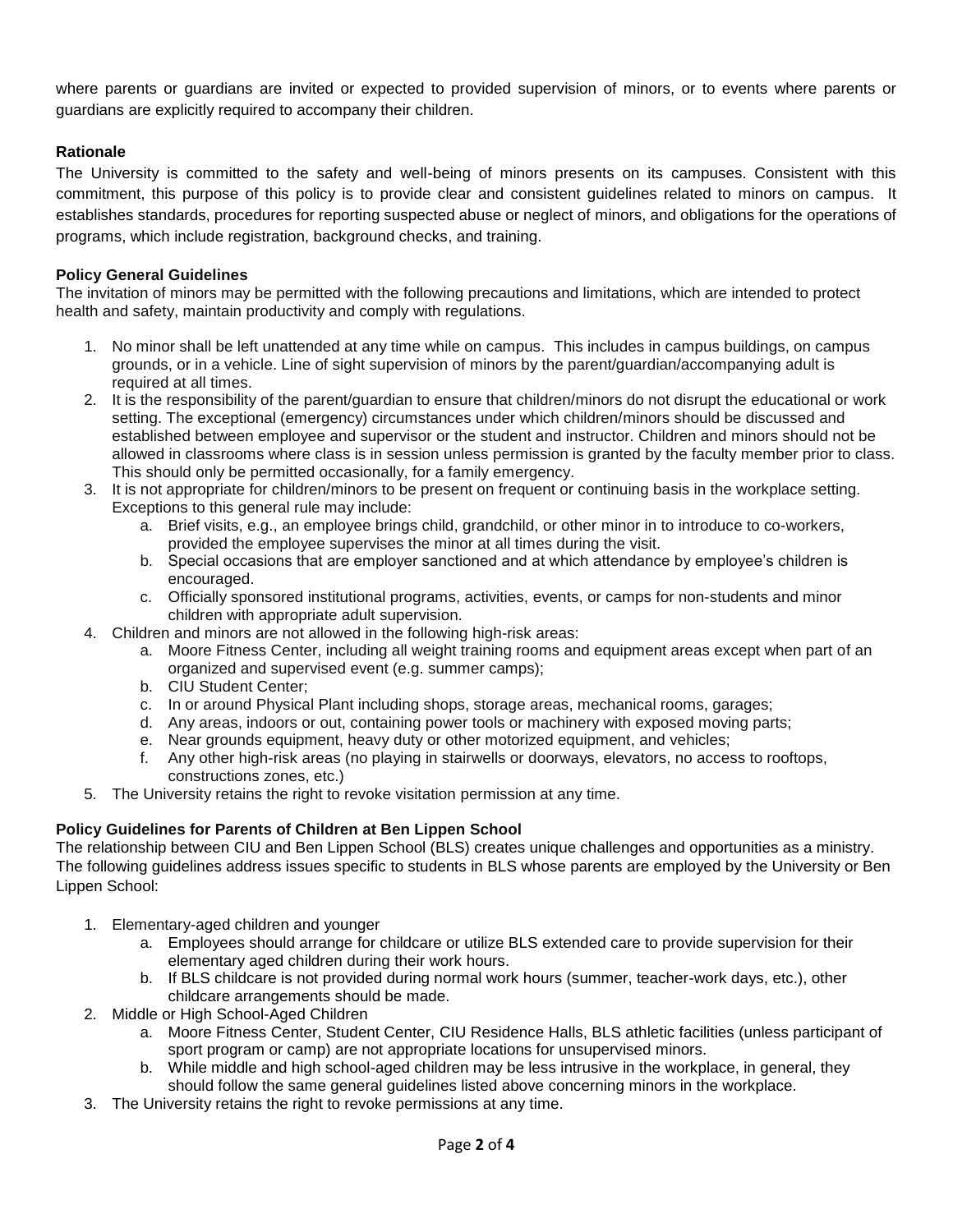4. The student or parent assumes full and complete responsibility for the child while on campus and for ensuring the child does not engage in any behavior that could reasonably be found to be distracting, loud, boisterous or inappropriate for a working or learning environment.

## **Policy Guidelines for Programs**

- 1. The Program, Event, or Camp Coordinator is responsible for ensuring that background checks for institutional sponsored programs are conducted and completed on all adults, program staff, volunteers, etc. prior to initial participation. Background checks will be completed annually. The criminal background check will follow the same procedure as all employees who are subject to background checks.
- 2. For Programs not sponsored by the University and/or BLS, background checks are required when the program is sponsored or operated by an employee of the institution (whether faculty or staff, full-time or part-time) For example, athletic camps and clinics operated by a coach outside of the institutional capacity. Under these circumstances, background checks will be conducted on adults whom the Program Coordinator reasonably anticipates will have direct contact with a minor in the program.
- 3. For Programs not sponsored by the University and/or BLS, but will utilize University-owned facilities or athletic fields, the following guidelines will be followed and submitted to Risk Management**: (see University Facility Usage Policy)**
	- a. Contract outlining all rules and expectations must be submitted;
	- b. Proof of clear background checks on all employees and volunteers;
	- c. Certificate of Insurance outlining all coverages and limits of liability.
- 5. The University retains the right to revoke permissions at any time.

## **Standards of Conduct Related to Covered Programs and Responsible Adults**

Program Staff and Covered Adults shall not:

- 1. Be alone with a minor, regardless of parent/guardian express or implied permission. If one-one interaction is required, the Covered Adult should meet in open spaces easily observable by others.
- 2. Have physical contact or communication (either in person or electronically) with minors. This does not prohibit providing physical guidance or assistance when teaching a skill or activity, or when promoting safety or preventing a possible threat to or injury of a minor.
- 3. Meet a minor off-site of the Covered Program or after hours of the Program.
- 4. Strike, slap, shake, administer corporal punishment, or touch in an inappropriate or illegal manner any minor.
- 5. Humiliate, ridicule, threaten, or degrade a minor.
- 6. Sleep or undress in the same room or other enclosed space as a minor, unless the Covered Adult is a parent, guardian, or relative of said minor.
- 7. Use any language that encourages a minor to keep a secret from parent/guardian, such as "this is between the two of us."
- 8. Invade the privacy of minors by intruding in situations such as taking showers or changing, unless required for health and safety reasons.
- 9. Possess or engage in the use of alcohol or illegal drugs, or be under the influence of alcohol or illegal drugs during the Covered Program.
- 10. Take photographs or video of minor or post information about a minor on the Internet or social media without the written permission of the minor's parent or guardian.

#### **Reporting Requirements**

- 1. External Reporting
	- a. South Carolina law mandates reporting by any person who has knowledge of physical or mental harm to a child if: a) the nature of the harm reasonably indicates it was caused by brutality, abuse or neglect; or b) on the basis of available information, the harm reasonably appears to be caused by brutality, abuse, or neglect. South Carolina law also mandates reporting by any person who knows or has reasonable cause to suspect